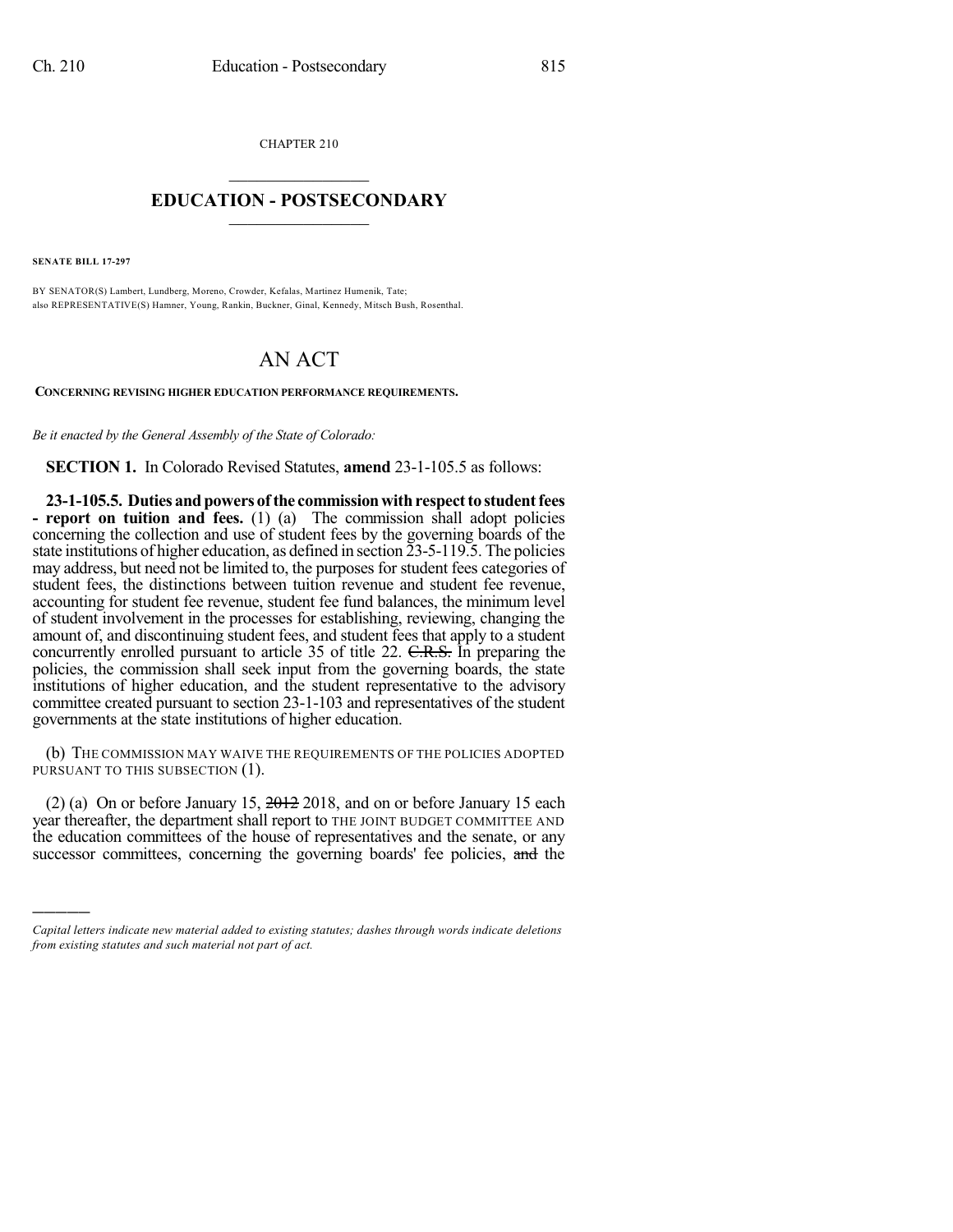collection and use of student fees, AND TUITION RATES.

(b) NOTWITHSTANDING THE PROVISIONS OF SECTION  $24$ -1-136 (11)(a)(I) TO THE CONTRARY, THE REPORT REQUIRED PURSUANT TO SUBSECTION (2)(a) OF THIS SECTION CONTINUES INDEFINITELY.

**SECTION 2.** In Colorado Revised Statutes, 23-1-106, **amend** (7)(b); and **add**  $(14)$  and  $(15)$  as follows:

**23-1-106. Duties and powers of the commission with respect to capital construction and long-range planning - legislative declaration - definitions.** (7) (b) Except as provided in subsection  $(5)$  SUBSECTIONS (5) AND (15) of this section, it isthe policy of the general assembly to appropriate funds only for capital construction or capital renewal projects approved by the commission.

(14) WITH THE COMMISSION'S APPROVAL, BEGINNING JULY 1, 2017, A STATE INSTITUTION OF HIGHER EDUCATION IS NOT SUBJECT TO FACILITY MASTER PLAN APPROVAL DESCRIBED IN SUBSECTIONS (3)AND (4)OF THIS SECTION,SO LONG AS THE GOVERNING BOARD OF THE INSTITUTION APPROVES EACH PLAN, NOTIFIES THE COMMISSION OF ITS APPROVAL, AND MAKES THE PLAN AVAILABLE TO THE COMMISSION. SUCH INSTITUTION IS ALSO EXEMPT FROM THE PROVISIONS OF SUBSECTION (5) OF THIS SECTION FOR A PROJECT THE COST OF WHICH DOES NOT EXCEED TWO MILLION DOLLARS.

(15) WITH THE COMMISSION'S APPROVAL, BEGINNING JULY 1, 2017, AND NOTWITHSTANDING THE PROVISIONS OFSUBSECTION (7)(b) OFTHIS SECTION,A STATE INSTITUTION OF HIGHER EDUCATION IS NOT REQUIRED TO SUBMIT PROJECTS FOR FACILITIES TO THE COMMISSION FOR APPROVAL PURSUANT TO SUBSECTION  $(6)(b)$  OF THIS SECTION SO LONG AS THE INSTITUTION ANNUALLY SUBMITS A REPORT TO THE CAPITAL DEVELOPMENT COMMITTEE THAT IS SUBSTANTIALLY SIMILAR IN CONTENT TO THE REPORT CONCERNING CAPITAL CONSTRUCTION PROJECTS DESCRIBED IN SUBSECTION  $(6)(b)$  OF THIS SECTION.

**SECTION 3.** In Colorado Revised Statutes, 23-1-107, **amend** (1); and **add** (3.5) as follows:

**23-1-107. Duties and powers of the commission with respect to program approval, review, reduction, and discontinuance.** (1) (a) The commission shall define what constitutes an academic or career and technical education program and shall establish criteria or guidelines that define programs and procedures for approval of new programs A GOVERNING BOARD OF A STATE-SUPPORTED INSTITUTION OF HIGHER EDUCATION IS NOT REQUIRED TO SUBMIT A PROPOSAL TO OR OBTAIN APPROVAL FROM THE COMMISSION TO CREATE, MODIFY, OR DISCONTINUE ACADEMIC OR VOCATIONAL PROGRAMS OFFERED BY THE INSTITUTION, SO LONG AS THE CREATION, MODIFICATION, OR DISCONTINUANCE OF THE ACADEMIC OR VOCATIONAL PROGRAM IS CONSISTENT WITH THE INSTITUTION'S STATUTORY ROLE AND MISSION.

(b) An institution of higher education shall submit a proposal for a new program to the department. Within a reasonable time after receipt of a proposal for a new program, the department shall review and, consistent with the institutional role and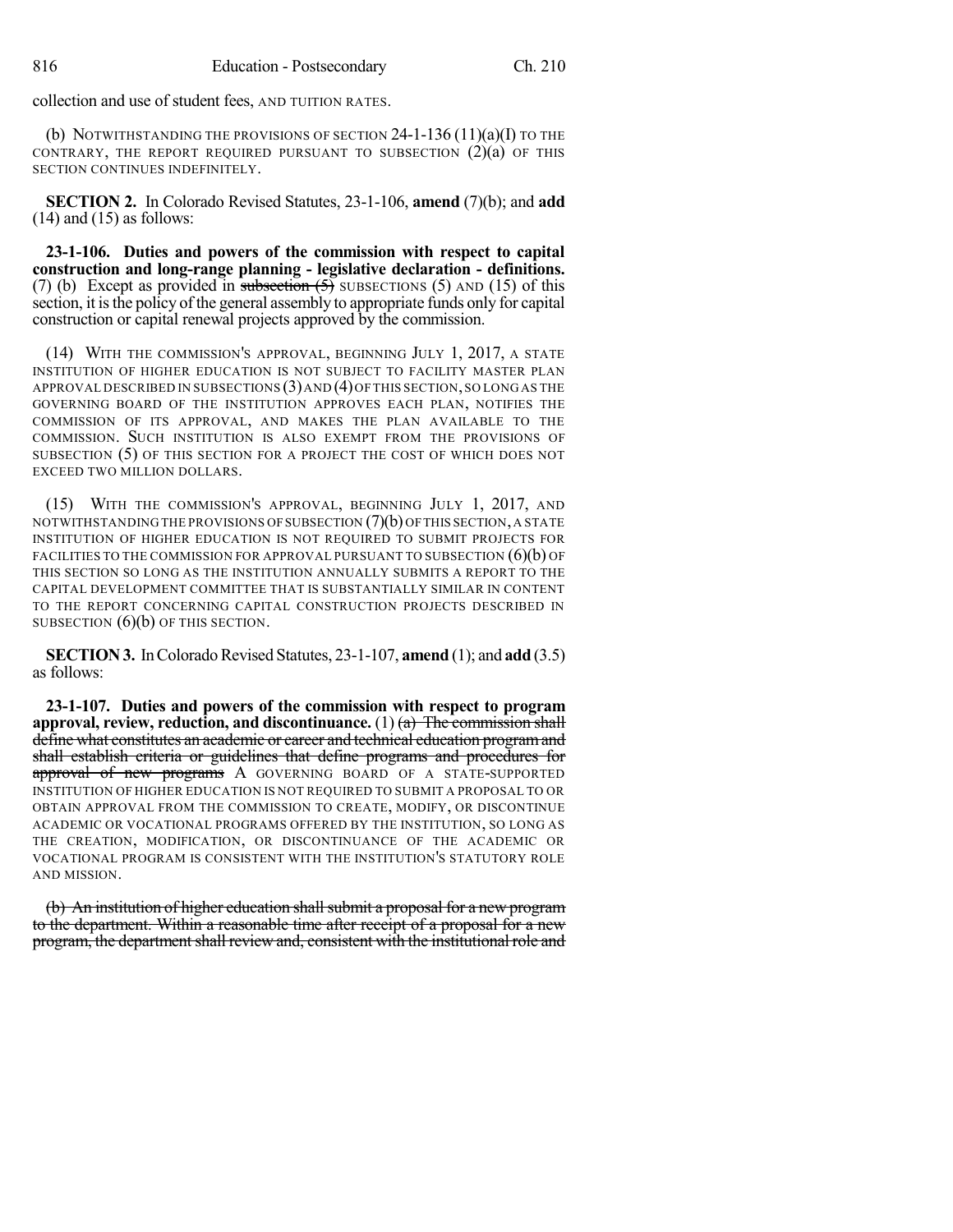mission and the statewide goals specified in section 23-1-108 and further articulated in the master plan adopted pursuant to section 23-1-108, make recommendationsto the commission for appropriate action on a proposal for a new program.

(c) An institution of higher education shall not establish a new program without first notifying and receiving approval from the commission.

(d) The provisions of this subsection  $(1)$  shall not apply to an institution of higher education for which there is a performance contract in effect with the commission as an exemplary institution of higher education pursuant to section 23-41-104.6 or an institution of higher education for which there is a performance contract in effect with the department pursuant to section 23-5-129.

(3.5) THE COMMISSION MAY WAIVE THE PROVISIONS OF SUBSECTIONS (2) AND (3) OF THIS SECTION.

**SECTION 4.** In Colorado Revised Statutes, 23-1-108, **amend** (1.5)(f), (1.7), and (3); and **add** (14) as follows:

**23-1-108. Duties and powers of the commission with regard to systemwide planning - reporting.** (1.5) (f) (I) (A) The commission, IN COLLABORATION WITH THE PUBLIC INSTITUTIONS OF HIGHER EDUCATION, shall ensure that the master plan is implemented through the performance contracts authorized pursuant to sections 23-5-129 and 23-41-104.6, by negotiating with the governing boards individualized goals and expectations for the public institutions of higher education, which goals and expectations support achievement of the statewide goals identified in paragraph (c) of this subsection (1.5) and in the master plan. The commission and the governing boards shall ensure that the institutions' renegotiated performance contracts are finalized no later than December 1, 2012 THE PUBLIC INSTITUTIONS OF HIGHER EDUCATION,INCLUDING THROUGH FUNDING ALLOCATED PURSUANT TO PART 3 OF ARTICLE 18 OF THIS TITLE 23 AND SECTION 23-41-104.6. THE DEPARTMENT SHALL SUBMIT A BUDGET REQUEST PURSUANT TO SECTION 23-18-307 THAT SUPPORTS MASTER PLAN GOALS.

(B) THE DEPARTMENT AND PUBLIC INSTITUTIONS OF HIGHER EDUCATION SHALL ANNUALLY AFFIRM THE INSTITUTIONS'CONTRIBUTION TOWARD MEETING THE GOALS OF THE COMMISSION'S MASTER PLAN CREATED PURSUANT TO THIS SECTION. AN INSTITUTION'S CONTRIBUTIONS TOWARD MEETING THE GOALS OF THE MASTER PLAN MUST BE OUTLINED IN ACCORDANCE WITH THE INSTITUTION'S ROLE AND MISSION AND SHALL INCLUDE, AT A MINIMUM, INCREASING CREDENTIAL COMPLETION, INCREASINGANNUAL COMPLETIONSBY MINORITY AND LOW-INCOME STUDENTS,AND IMPROVINGPERSISTENCE AND RETENTION RATES.THE DEPARTMENT SHALL MEASURE AN INSTITUTION'SCONTRIBUTIONS USINGDATA COLLECTED FOR STATE AND FEDERAL REPORTING PURPOSES AND FOR POPULATING THE HIGHER EDUCATION FUNDING MODEL.

(II) In fulfilling the requirements of paragraph  $(c)$  of subsection  $(1)$  of this section, the commission shall refer to each institution's role and mission and service area, as necessary, to interpret jointly with the institution's governing board the implications of the role and mission and service area on the academic, financial, and student services elements of each institution's performance contract BEGINNING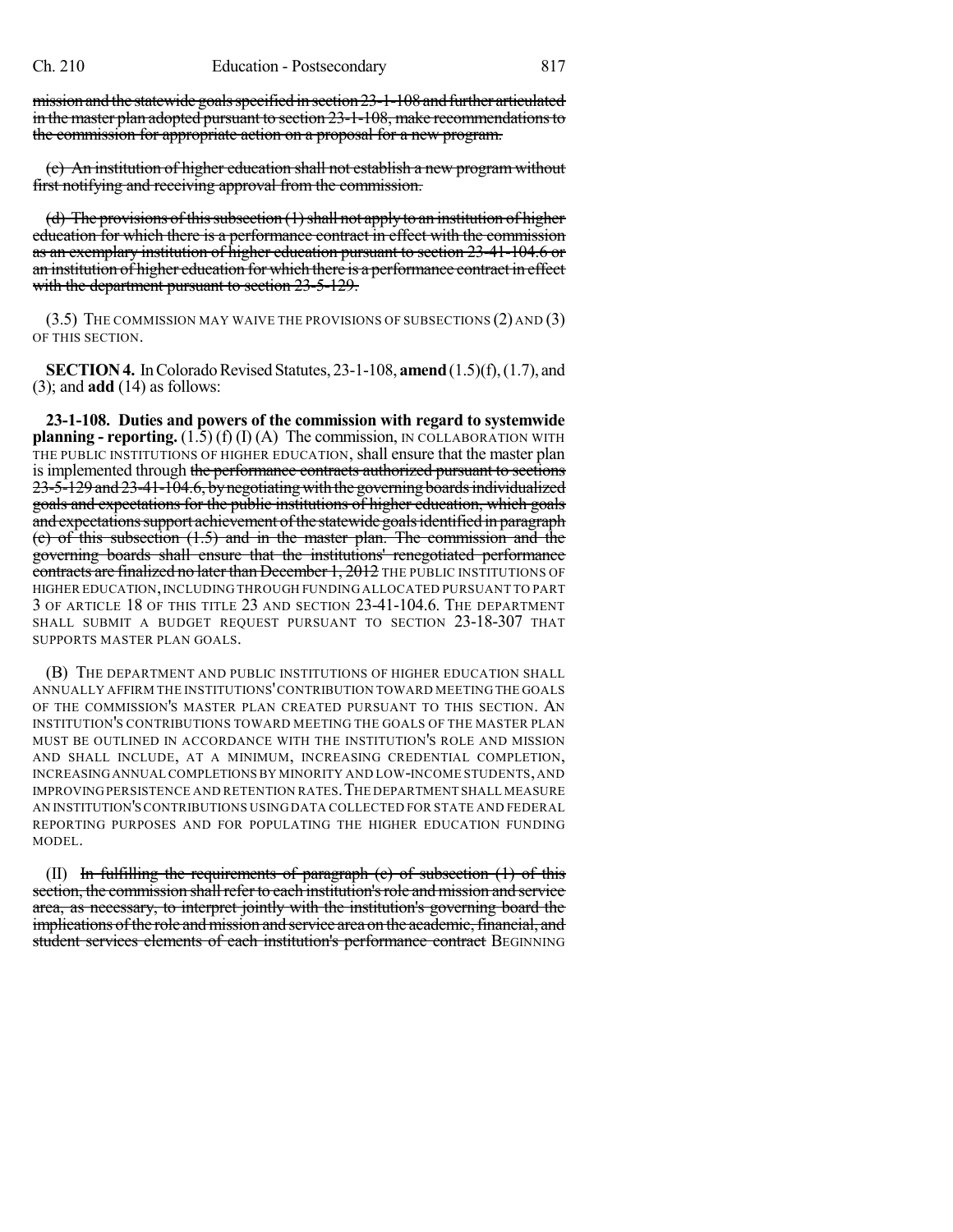DECEMBER 1,2017, AND NO LATER THAN DECEMBER 1 OF EACH YEAR THEREAFTER, THE DEPARTMENT SHALL REPORT TO THE JOINT BUDGET COMMITTEE AND TO THE EDUCATION COMMITTEES OF THE HOUSE OF REPRESENTATIVES AND OF THE SENATE, OR THEIR SUCCESSOR COMMITTEES, CONCERNING THE MASTER PLAN GOALS AND EACH INSTITUTION'S PROGRESS TOWARD MEETING THOSE GOALS.THE DEPARTMENT SHALL POST THE INFORMATION CONTAINED IN THE REPORT ON THE DEPARTMENT'S WEBSITE. NOTWITHSTANDING THE PROVISIONS OF SECTION 24-1-136 (11)(a)(I) TO THE CONTRARY, THE DEPARTMENT'S REPORT CONTINUES INDEFINITELY.

(1.7) The commission, working with the department, the governing boards, and the institutions of higher education, shall collect data, including but not limited to research conducted by national policy organizations and agencies or institutions of higher education in other states, as necessary to support development and implementation of the master plan pursuant to subsection  $(1.5)$  of this section. and to use in negotiating the performance contracts pursuant to sections 23-5-129 and 23-41-104.6. The commission shall take into consideration the costs to the governing boards of collecting and reporting any data the commission may request from the governing boards or the institutions of higher education pursuant to this subsection  $(1.7)$ .

(3) The commission, shall develop, after consultation with the governing boards of institutions, MAY SUPPORT THE DEVELOPMENT OF cooperative programs among state-supported institutions of higher education.

(14) PURSUANT TO SECTION 23-18-201 (2), THE COMMISSION SHALL NEGOTIATE PERFORMANCE CONTRACTS WITH PRIVATE INSTITUTIONS OF HIGHER EDUCATION THAT PARTICIPATE IN THE COLLEGE OPPORTUNITY FUND PROGRAM.

**SECTION 5.** In Colorado Revised Statutes, **repeal** 23-1-108 (1.9).

**SECTION 6.** In Colorado Revised Statutes, 23-1-109.7, **amend** (2) as follows:

**23-1-109.7. Duties and powers of the commission with regard to the provision of educational services.** (2) Beginning July 1, 2005, the commission is responsible for ensuring the provision of postsecondary educational services pursuant to part 3 of article  $18$  of this title TITLE 23. The department of higher education on behalf of the commission shall annually enter into fee-for-service contracts with one or more governing boards of institutions of higher education pursuant to section 23-18-303 to provide the higher education services specified in section 23-18-301. The department of higher education may contract with a governing board of an institution of higher education only to the extent that the contract remains consistent with any contract entered into pursuant to section 23-5-129 with the governing board.

**SECTION 7.** In Colorado Revised Statutes, 23-1-113.2, **amend** (3) as follows:

**23-1-113.2. Departmentdirective -admissionstandardsfor studentsholding international baccalaureate diplomas.** (3) The provisions of this section shall not apply to any institution of higher education that has entered into a performance contract with the commission as an exemplary institution of higher education THE COLORADO SCHOOL OF MINES WHILE THE INSTITUTION IS OPERATING UNDER A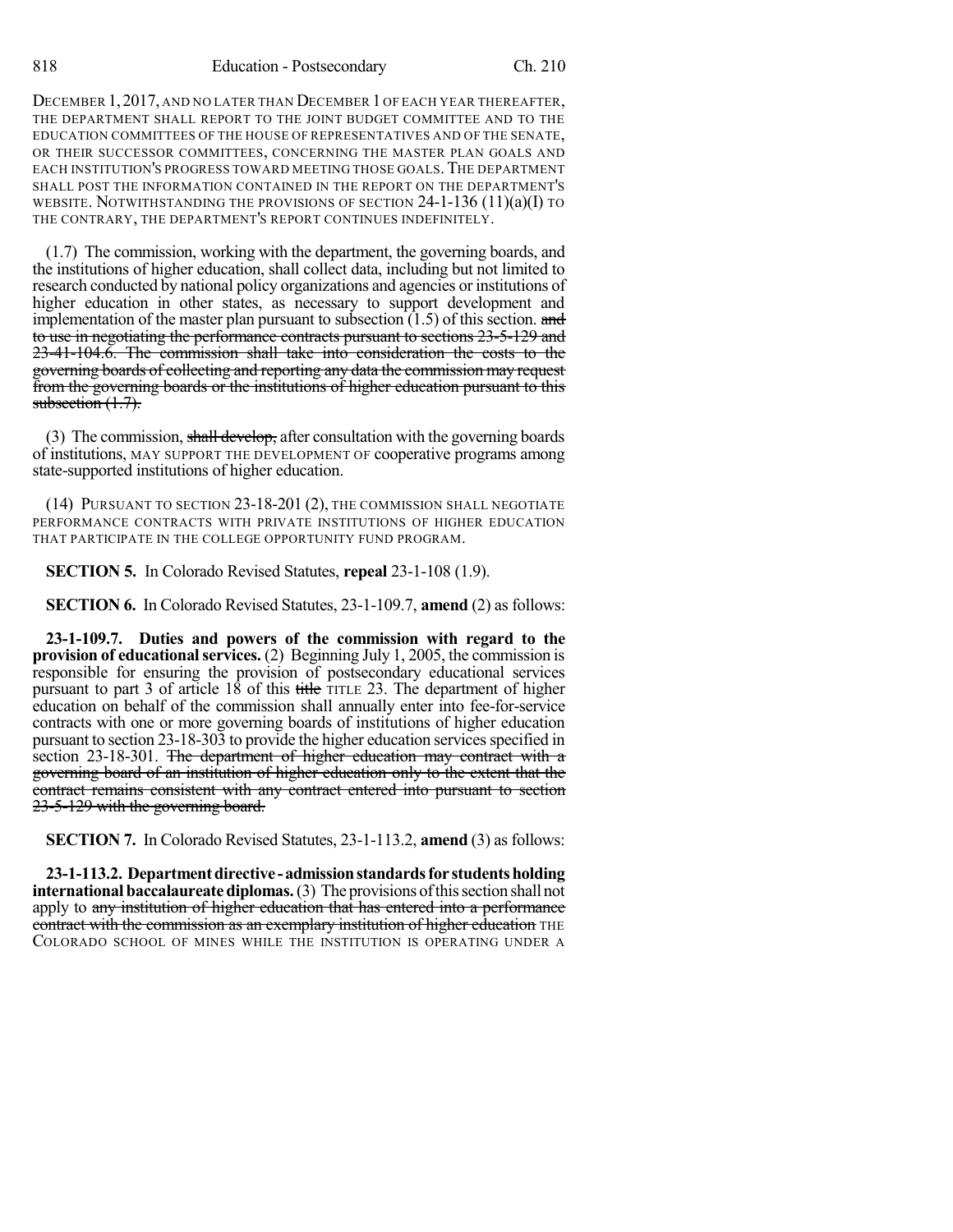PERFORMANCE CONTRACT NEGOTIATED PURSUANT TO SECTION 23-41-104.6.

**SECTION 8.** In Colorado Revised Statutes, **repeal** 23-1-118.

**SECTION 9.** In Colorado Revised Statutes, 23-1-104, **amend** (3)(a); and **add** (3.5) as follows:

**23-1-104. Financing the system of postsecondary education - report.** (3) (a) Notwithstanding the provisions of section 24-75-102,  $C.R.S.,$  the governing boards are authorized to retain all moneys MONEY appropriated pursuant to this section and section 23-1-118, or otherwise generated from fiscal year to fiscal year.

(3.5) EACH GOVERNING BOARD SHALL REPORT TO THE COLORADO COMMISSION ON HIGHER EDUCATION,USING APPROVED FORMS,THE INSTITUTION'S PLANS FOR ANY TUITION OR OTHER PROPOSED INCREASES FOR THE FOLLOWING FISCAL YEAR. THE COMMISSION SHALL REVIEW THE PLANS AND MAKE RECOMMENDATIONS TO THE GENERAL ASSEMBLY DURING THE ANNUAL BUDGET PROCESS.

**SECTION 10.** In Colorado Revised Statutes, 23-2-103.8, **amend** (1)(a) as follows:

**23-2-103.8. Financial integrity - surety.** (1) A private college or university is exempt from the provisions of this section if:

(a) The private college or university is a party to a performance contract with the commission under section 23-5-129 PURSUANT TO SECTION 23-18-201 (2); or

**SECTION 11.** In Colorado Revised Statutes, **repeal** 23-5-129.

**SECTION 12.** In Colorado Revised Statutes, 23-18-102, **amend** the introductory portion and (8) as follows:

**23-18-102. Definitions.** As used in parts 1 and 2 of this article ARTICLE 18, unless the context otherwise requires:

(8) "Participating private institution of higher education" means a private institution of higher education that enters into a performance contract with the department pursuant to section  $23-5-129$  SECTION 23-18-201 (2) and agrees to participate in the program.

**SECTION 13.** In Colorado Revised Statutes, 23-18-201, **amend** (2) as follows:

**23-18-201. College opportunity fund program - creation - eligibility guidelines.** (2) A student of a private institution of higher education shall be a beneficiary of the college opportunity fund and eligible to participate in the college opportunity fund programonly if the private institution of higher education that the student attends has agreed to participate in the program by establishing a performance contract with the department.  $\frac{\text{pursuant to section 23-5-129}}{\text{fHE}}$ PERFORMANCE CONTRACT SHALL SPECIFY THE PERFORMANCE GOALS THE INSTITUTION SHALL ACHIEVE DURING THE PERIOD THAT IT OPERATES UNDER THE PERFORMANCE CONTRACT. The department shall include each participating private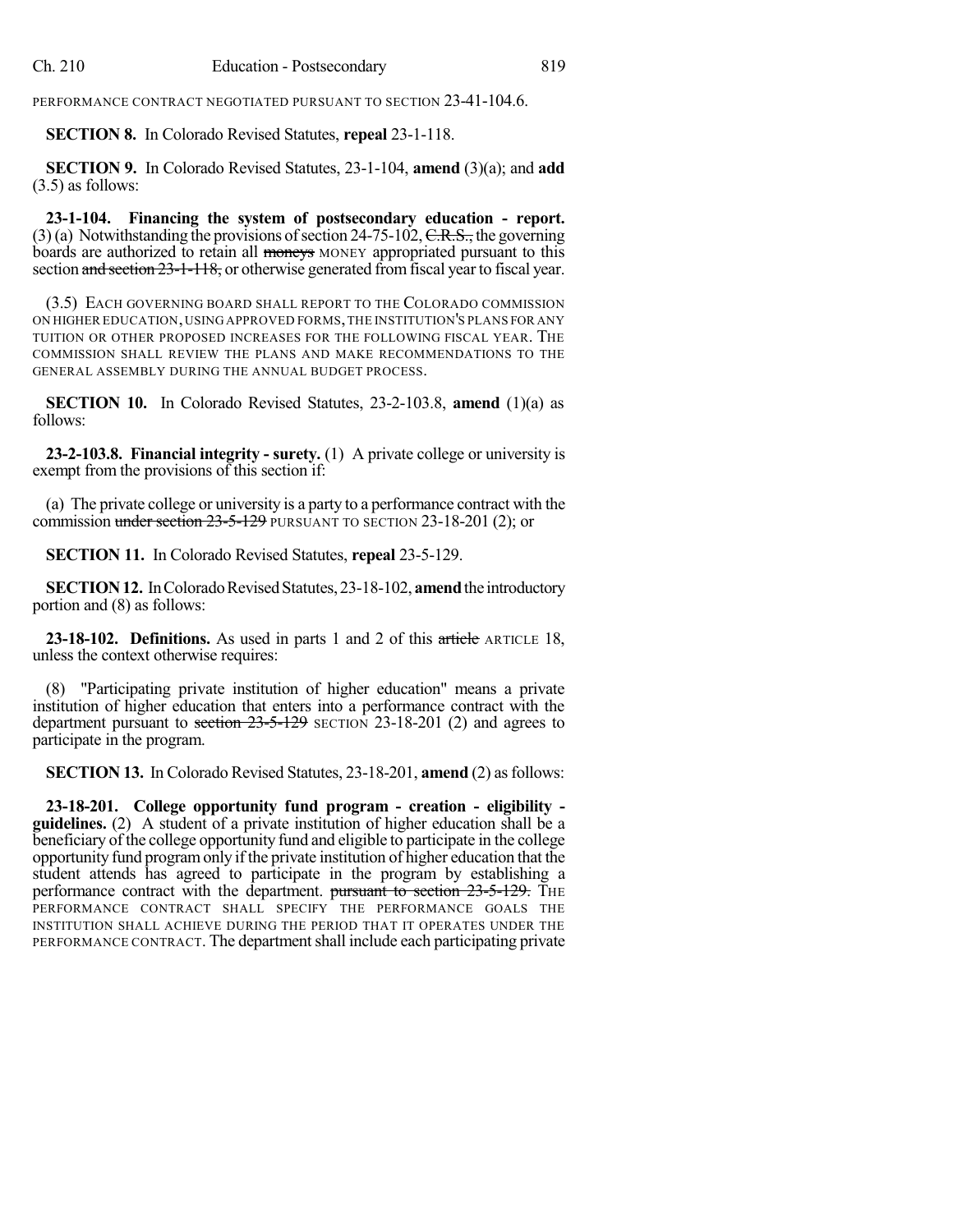institution of higher education and its students who participate in the college opportunity fund program in the student unit reporting data system, in order to enable the students of the participating private institution of higher education to participate in the program. The participating private institution of higher education shall reimburse the department for the actual expenses associated with including the institution in the student unit reporting data system.

**SECTION 14.** In Colorado Revised Statutes, 23-18-202, **amend** (2)(e) and  $(5)(d)(I)(F)$  as follows:

**23-18-202. College opportunity fund - appropriations- payment ofstipends - reimbursement.** (2) (e) An eligible undergraduate student who attends a participating private institution of higher educationmayreceive financial assistance under this part 2 in the amount of fifty percent of the stipend amount. except that the amount of the stipend under this paragraph (e) may increase in proportion to the percent of unfunded enrollment growth that is appropriated to the governing boards pursuant to section 23-5-129 (8).

(5) (d) (I) An eligible undergraduate student and an institution of higher education shall not receive the payment of a stipend on behalf of an eligible undergraduate student for:

(F) Off-campus, extended campus, or continuing education classes that are not supported by state general fund moneys MONEY, except as approved by the commission, and, on or after July 1, 2007, except for classes or programs offered by an institution of higher education that has entered into a performance contract with the department pursuant to section  $23-5-129$ , and that an eligible undergraduate student who is a member of the armed forces or a dependent of a member of the armed forces attends for credit on a military base; or

**SECTION 15.** In Colorado Revised Statutes, 23-18-304, **amend** (2)(b) and  $(3)(b)$  as follows:

**23-18-304. Funding for specialty education programs - area technical colleges- local district junior colleges.** (2) (b) After considering the status of the performance contractswiththe area technical collegespursuanttosection23-5-129, The commission may recommend as part of its budget request that direct grants to area technical colleges increase by a percentage that is greater than the percentage change in the total state appropriation for the preceding state fiscal year or decrease by a percentage that is less than the percentage change in the total state appropriation for the applicable fiscal year from the total state appropriation for the preceding state fiscal year.

(3) (b) After considering the status of the performance contracts with Colorado mountain college and with Aims community college pursuant to section 23-5-129, The commission may recommend as part of its budget request FOR COLORADO MOUNTAIN COLLEGE AND AIMS COMMUNITY COLLEGE that the direct grant to either or both institutions increase by a percentage that is greater than the percentage change in the total state appropriation for the preceding state fiscal year or decrease by a percentage that is less than the percentage change in the total state appropriation for the applicable fiscal year from the total state appropriation for the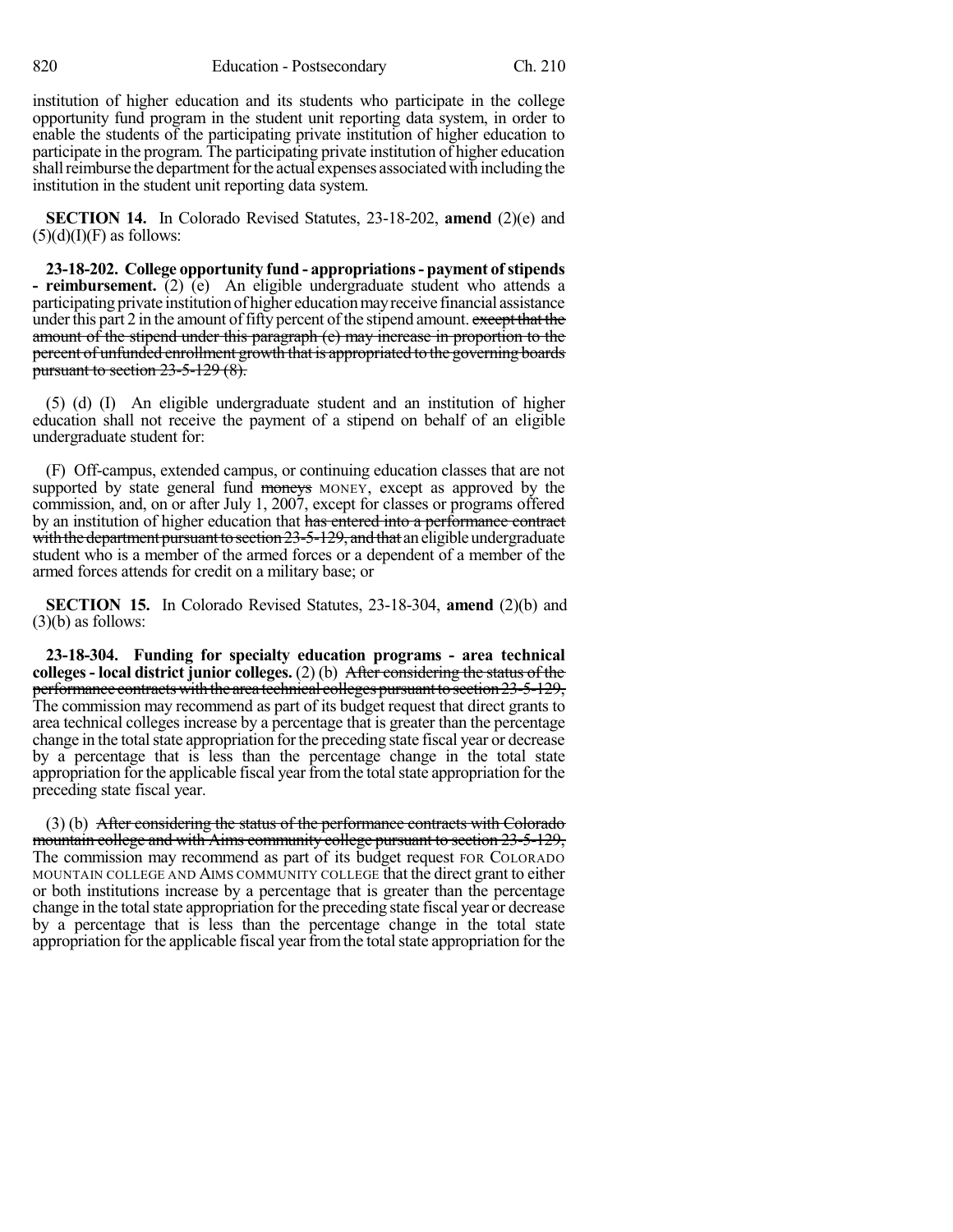preceding state fiscal year.

**SECTION 16.** In Colorado Revised Statutes, **repeal** 23-18-305 (4).

**SECTION 17.** In Colorado Revised Statutes, 23-41-104.6, **amend** (3) introductory portion as follows:

**23-41-104.6. Performance contract - authorization - operations.** (3) The board of trustees of the Colorado school of mines shall negotiate AND SIGN a performance contract with the department of higher education, subject to approval by the Colorado commission on higher education, that shall specify SPECIFIES the performance goalsthat the institution shall achieve during the period thatit operates under the performance contract. The specified goals shall MUST be measurable and specific to the Colorado school of mines' role and mission and shall include at  $\alpha$ minimum, the goals negotiated for the institution pursuant to sections 23-1-108 (<del>1.5)(f) and 23-5-129</del> provisions relating to master plan goals and may also INCLUDE, BUT NEED NOT BE LIMITED TO, the following issues:

**SECTION 18.** In Colorado Revised Statutes, 23-60-211, **amend** (4) as follows:

**23-60-211.** Degrees. (4) Notwithstanding the provisions of section 23-5-129 (6) (b), Subject to the approval of the Colorado commission on higher education pursuant to section  $23\overline{-1}$ -133, the board may establish at community colleges within the state system technical, career, and workforce development bachelor of applied science degree programs. Nothing in this section shall be construed to allow for the approval of bachelor of arts or bachelor of science degree programs.

**SECTION 19.** In Colorado Revised Statutes, 2-7-204, **amend** (3)(a)(II)(A) as follows:

**2-7-204. Performance management systems.** (3) (a) (II) (A) The department of higher education will satisfy the requirements in this subsection (3) through the master plan for postsecondary education that the Colorado commission on higher education maintains as described in section  $23-1-108$  (1.5). C.R.S., and any performance contracts that the Colorado commission on higher education negotiates and enters into with the governing boards of the state institutions of higher education as specified in section 23-5-129, C.R.S. The department of higher education shall ensure that copies of the master plan and performance contracts be ARE submitted to the joint budget committee and the appropriate joint committee of reference as determined pursuant to section 2-7-203, and shall post the master plan and ANY performance contracts AND REPORTS to its official website and the official website of the office of state planning and budgeting.

**SECTION 20.** In Colorado Revised Statutes, 2-7-205, **amend** (1)(a)(II) as follows:

**2-7-205. Annual performance report.** (1) (a) (II) The office of state planning and budgeting shall prepare the section of the annual performance report for the department of higher education by reviewing the institutions of higher education's progress towards the goals set forth in the institution of higher education's performance contract described in section 23-5-129, C.R.S., and the outcomes of